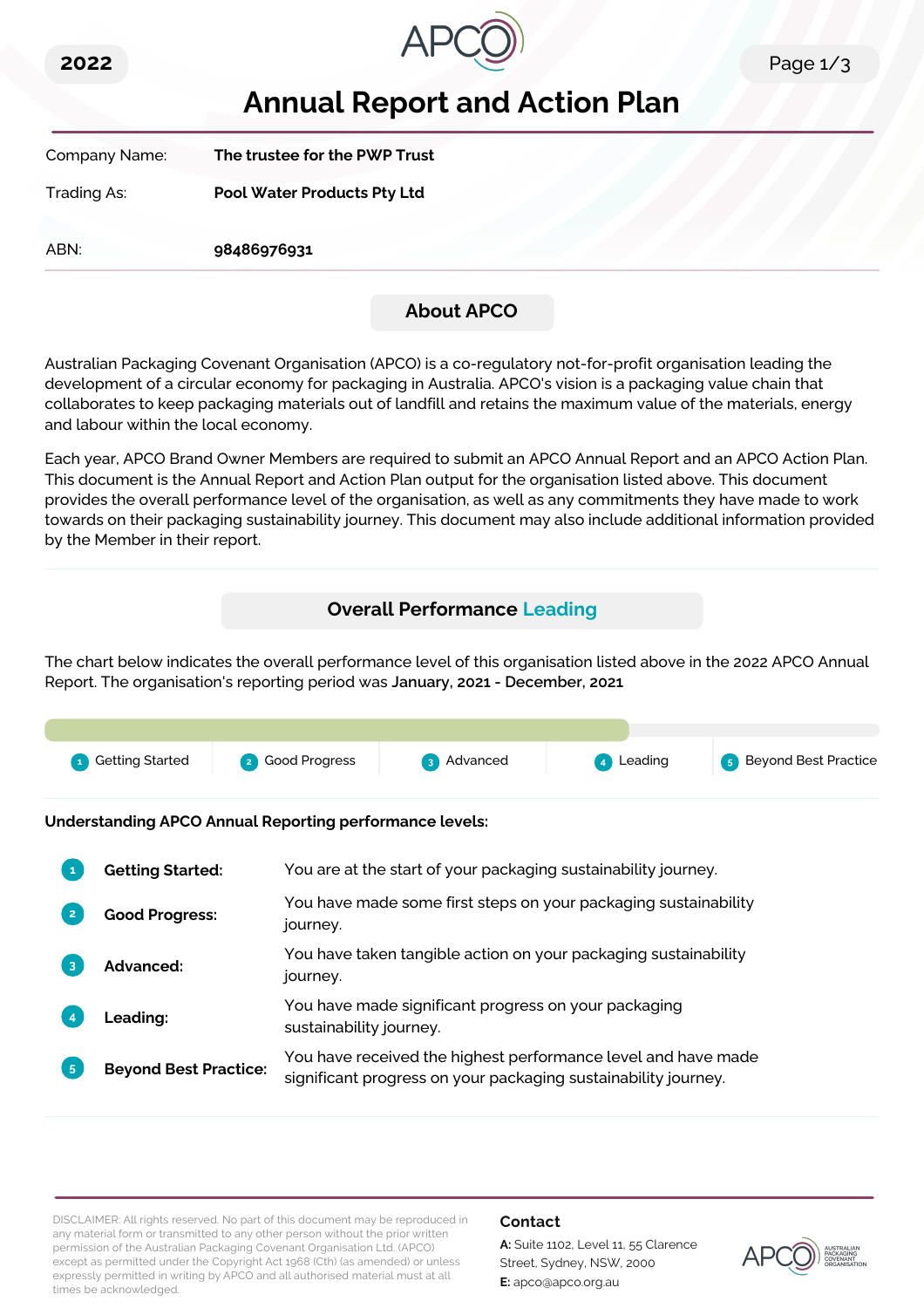

# **APCO Action Plan Commitments**

For each of the Packaging Sustainability Framework criteria listed below, a description is provided along with the commitments made by the organisation in their APCO Action Plan.

#### Criteria 1:

#### **Governance & Strategy:**

This criteria considers actions to integrate packaging sustainability into business strategies.

- Develop a strategy that includes goals for packaging sustainability that addresses the Sustainable  $\bullet$ Packaging Guidelines (SPGs) or equivalent.
- Include a commitment to the 2025 National Packaging Targets and aim to integrate it within business processes.
- Communicate and promote packaging sustainability objectives and targets within your organisation and to external stakeholders (suppliers, final consumers, community groups etc.).

#### Criteria 2:

#### **Design & Procurement:**

This criteria considers actions taken to ensure that sustainability principles are considered in the design or procurement of both new and existing packaging through use of the Sustainable Packaging Guidelines (SPGs).

Use the Sustainable Packaging Guidelines to review our packaging to identify opportunities for  $\bullet$ improvement.

## Criteria 3: **Recycled Content:**

This criteria considers actions taken to increase or optimise the amount of recycled material used by your organisation.

- Aim to use recycled materials in any packaging where this is feasible, including:
	- $\circ$ Primary packaging
	- Secondary packaging  $\circ$
	- Tertiary packaging  $\circ$

#### Criteria 4: **Recoverability:**

This criteria considers actions taken to improve the recovery of packaging at end-of-life and increase use of reusable packaging.

Investigate whether all of our packaging is recyclable at end-of-life and identify any gaps and